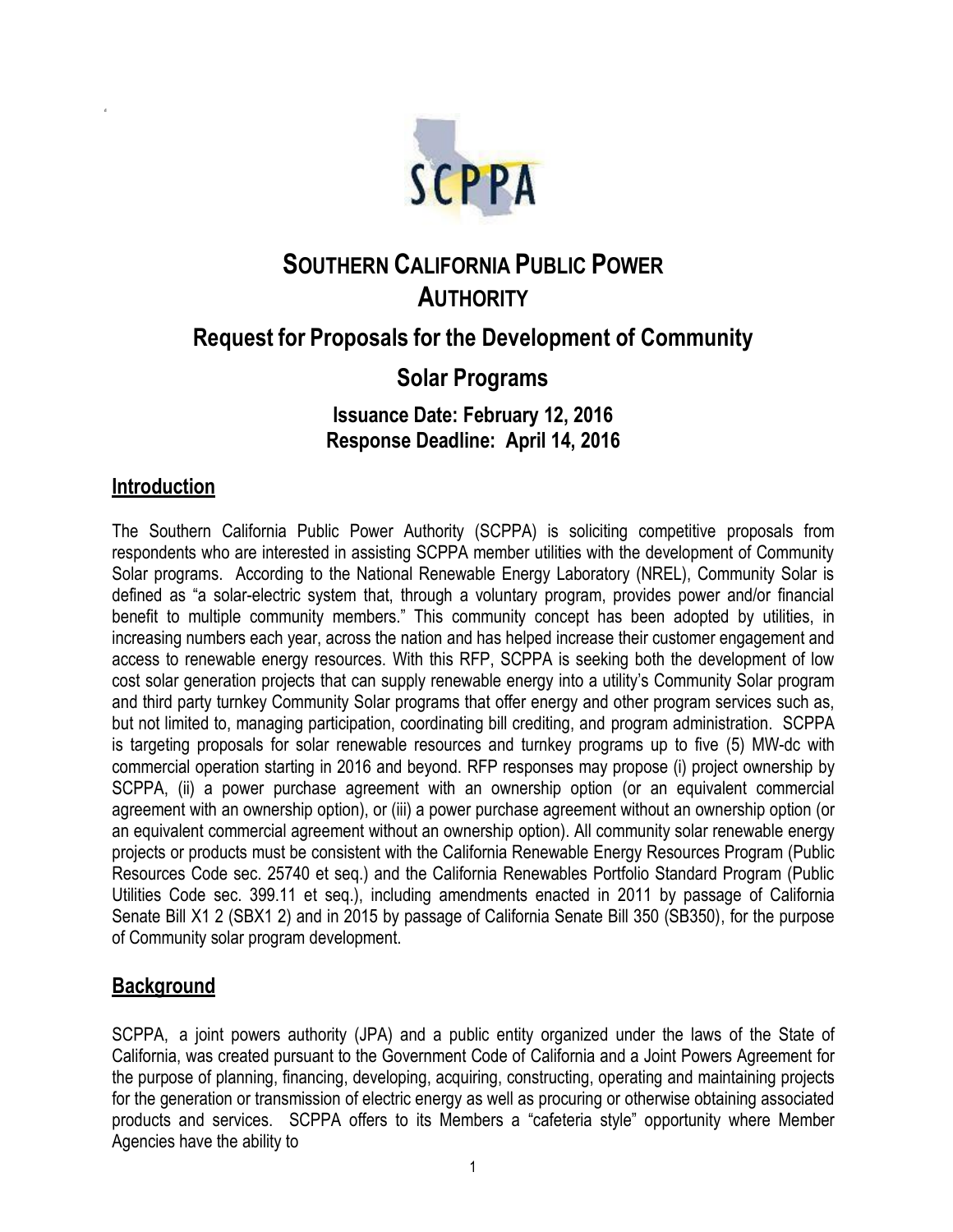"opt-in" to projects based on their needs and interests. SCPPA has the ability to procure resources for the benefit of one or more of its Member Agencies.

SCPPA is governed by its Board of Directors, which consists of a representative from each of its Member Agencies. The management of SCPPA is under the direction of an Executive Director who is appointed by the Board.

Member Agencies are twelve publicly owned utilities that supply electric energy within Southern California, including the municipal utilities of the cities of Anaheim, Azusa, Banning, Burbank, Cerritos, Colton, Glendale, Los Angeles, Pasadena, Riverside, and Vernon, and the Imperial Irrigation District (Member Agencies).

Member Agencies" electric utilities are governed by their respective city councils or other locally elected governing bodies. Many Members established voluntary goals to create Community Solar Programs and renewable targets, before SBX1 2 went into effect, including the percentage of renewable energy they wish to obtain within their resource portfolio. Some have set targets as high as 40% by the year 2020. Members have worked toward their interim targets of 20% renewable energy and are now updating their objectives to meet 33% by 2020 as mandated by SBX1 2. Recently enacted SB350 sets even higher renewables target of 50% by 2030. For Member Agencies, one of the key components of meeting their renewable energy goals has been the development of community solar programs.

SCPPA has an active working group focused on community solar development. This group has a representative from all twelve of the Member Agencies and meets once a month.

#### **Ownership Participation**

SCPPA is well positioned and experienced in facilitating joint ownership structures for renewable projects for the benefit of its Member Agencies. SCPPA can acquire an ownership interest in a project and sell 100% of the output to interested Member Agencies at its cost. SCPPA would also consider structures using power purchase agreements with energy prepayment and/or options to purchase the project during the term of the agreement. There is a strong preference by most of the Member Agencies for the ability to purchase a project during the term of the power purchase agreement.

#### **RPS and EPS Compliance**

SCPPA continues to seek cost effective resources to support our member utility goals and Renewable Portfolio Standard (RPS) objectives for 2016 and beyond. This RFP seeks to find the best combination of community based projects to deliver renewable energy from facilities that will be RPS compliant and compliant with the emissions performance standard (EPS) regulations adopted by the California Energy Commission (20 Cal. Code of Regulations section 2900 et seq.) upon commercial operation date (COD) and throughout the term of the agreement.

SCPPA requires that during the term of any agreement, the Seller shall assume the risk of maintaining and bringing the facility or project into compliance should there be a change in law that renders the facility noncompliant with either RPS or EPS. Since this is one of the critical elements of a renewable project or product for SCPPA, please describe how this risk would be assumed and addressed by Seller.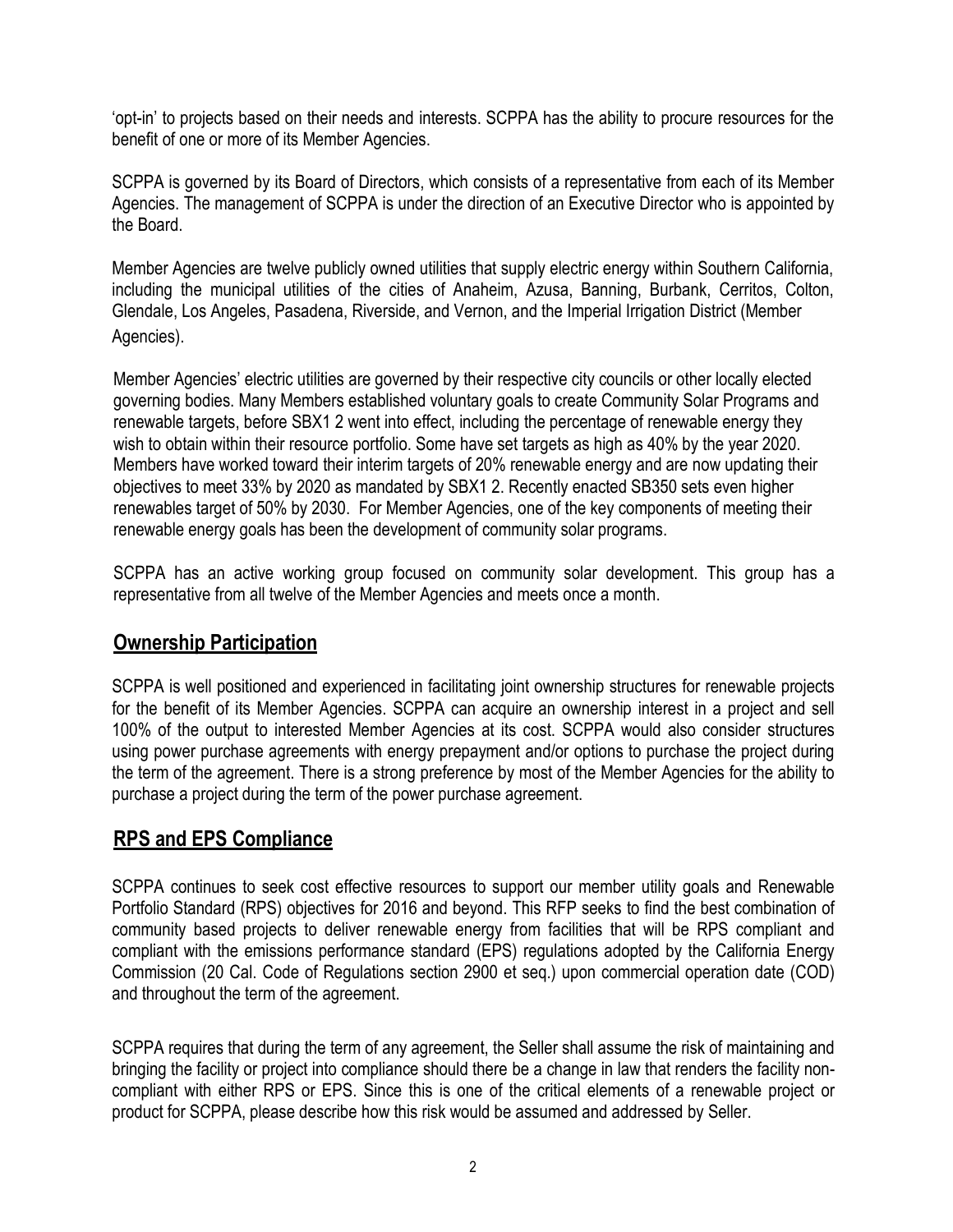#### **Proposal Delivery Requirements**

One electronic copy of your proposal must be e-mailed to [knguyen@scppa.org](mailto:knguyen@scppa.org) or delivered on CD or USB flash drive to the address below by no later than 5:00 p.m. on April 14, 2016. In addition, hard copy proposals can be provided (if desired) and sent to:

Southern California Public Power Authority Attention: Kelly Nguyen 1160 Nicole Court Glendora, California 91740

For general questions, please call the SCPPA offices at (626) 793-9364.

Clarification questions regarding this RFP may be addressed to Kelly Nguyen, Director of Energy Systems, at [knguyen@scppa.org.](mailto:knguyen@scppa.org)

SCPPA members seek tangible and timely opportunities to add community solar to their generation portfolios and thus will not entertain research or speculative proposals.

No contact may be made with the Board of Directors, Committee Members, or SCPPA Member Agencies concerning this Request for Proposals.

All information received by SCPPA in response to this Request for Proposals may be subject to the California Public Records Act and the California Brown Act, and all submissions may be subject to review in the event of an audit.

#### **Scope of Work**

SCPPA is issuing this Request for Proposal (RFP) to create community-owned solar programs within or near Member utility service areas. The desired capacity of the program may be up to five (5) MW-dc. Each Member utility will purchase the full output of power produced by the photovoltaic solar facility and all associated renewable and environmental attributes, emissions reductions, credits, offsets, allowances or benefits, including but not limited to renewable energy credits (RECs), but exclusive of any tax credit associated with the ownership or operation of such facility. SCPPA and Members are interested in proposals from all potential respondents who are willing to provide one or more or the following:

- 1. Development of Community Solar Generating Facilities
	- Developer designs and procures equipment.
	- Member utilities may work with developer on design to ensure utility standards are met.
	- Developer works with labor and internal utility workforces to build solar facilities.
	- Locate solar generating facilities within Member service territory on utility, city or other recommended sites; alternative site locations outside of utility service territory may be considered. Facility may be a rooftop system, a new solar carport system, or, if outside of utility service territory, ground-mounted... Potential solar generating facility sites that should be priced in the proposal include:
		- 600 kW DC rooftop solar PV system
		- 350 kW DC solar PV system and new carport on a parking garage structure
		- 1 MW DC solar PV system and new carport on a parking lot (extra high clearance of at least 13 ft.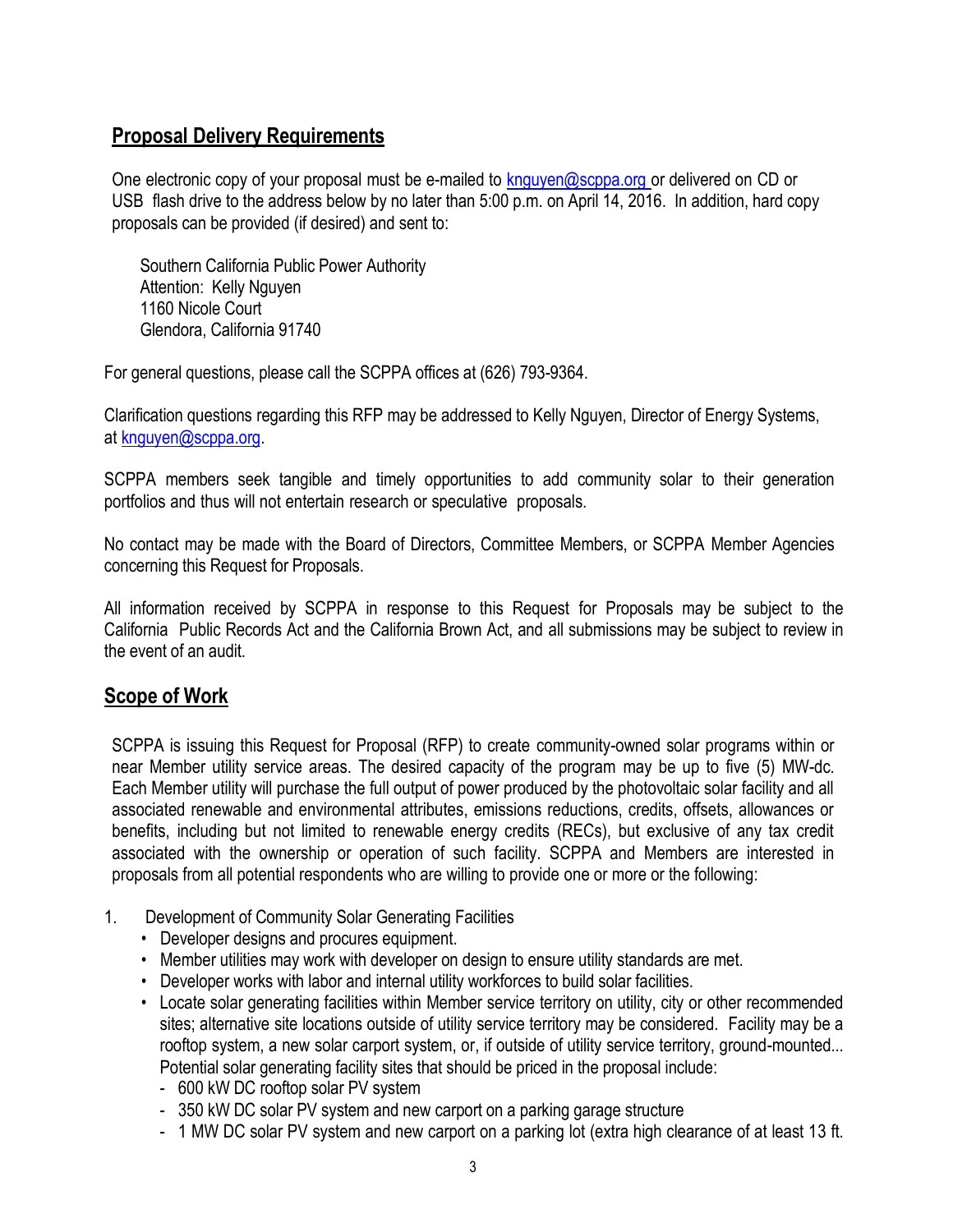6 in. required)

- Repowering of Riverside's La Sierra Metrolink Station, 133.20 kW DC powered by 75 watt panels (utility-owned asset; does not require a PPA or ITC benefits)
- Repowering of Riverside's Utility Operations Center, 151.20 kW DC powered by 75 watt panels (utility-owned asset; does not require a PPA or ITC benefits)
- Interconnect with the member"s transmission/distribution system or CAISO.
- Target commercial operation date of Q4 2016 to Q1 2017 (subject to site selection process).
- Project sizes range from 350 kW-dc up to 5 MW-dc.
- Developer takes advantage of federal tax credits and accelerated depreciation.
- Member utility purchases renewable generation and renewable attributes through a power purchase agreement for inclusion into the utility"s community solar program.
- SCPPA Member utilities prefer to own the solar project at some point after year five. Please provide purchase options at a minimum at Years 7, 10 and every 5 years after that.
- Developer operates and maintains the solar facility until ownership is transferred to the utility.
- 2. Complete Turnkey Community Solar Program
	- Development of Community Solar Generating Facilities similar to number 1. (above).
	- Developer includes community solar program activities such as, but not limited to, marketing, sales, bill crediting, web platform for accessing information on the solar PV facility's generation, and administration.
	- Provide automated, ongoing on-bill crediting that can integrate with the Member's utility billing system.
	- Respondents may propose to operate and maintain the facility and community-owned solar program for the life of the facility.
- 3. Cafeteria Style Menu of Services
	- Provide pricing associated with services listed in #2 individually that might include marketing, sales, billing credits, etc. These individual services can be used to strengthen a Community Solar Program's overall functionality.

### **Timeline / Schedule\***

| <b>SCPPA RFP for</b><br>The Development of Community Solar Programs<br><b>Selection Process</b> |                                            |
|-------------------------------------------------------------------------------------------------|--------------------------------------------|
| <b>Schedule of Requirements</b>                                                                 | <b>Target Date(s)</b>                      |
| <b>Issue RFP</b>                                                                                | February 12, 2016                          |
| Responses Due                                                                                   | April 14, 2016 no later than 5:00 p.m. PST |
| Review of Responses                                                                             | Tentatively April - June 2016              |
| Selected Bid Presentations (if necessary)                                                       | Tentatively July - September 2016          |
| Selection of Respondent(s)                                                                      | Tentatively October 2016                   |

**\***Timeline/Schedule is subject to change at sole discretion of SCPPA.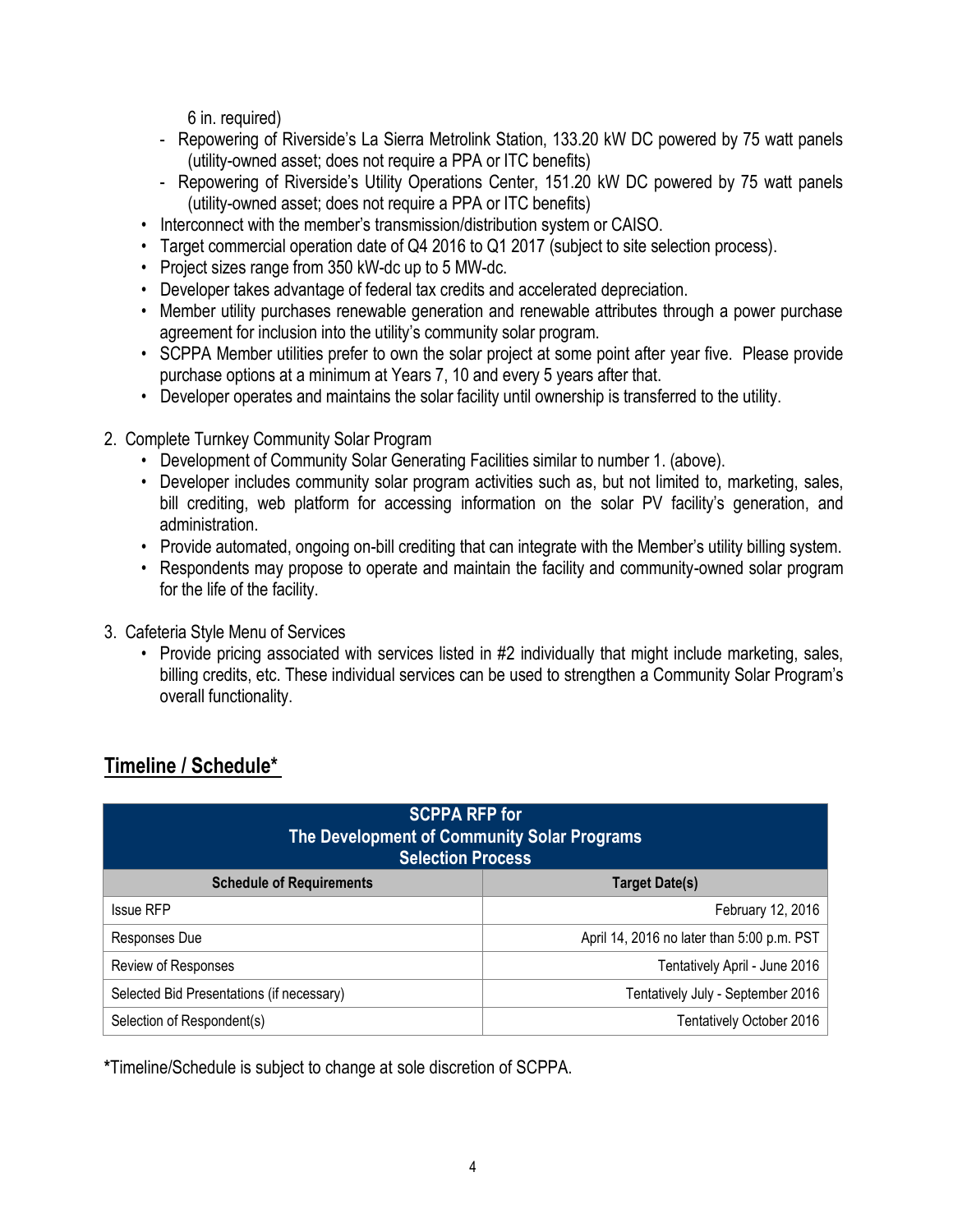#### **Required Elements of Proposals**

**1. Transmittal Letter:** Provide a brief statement of the Respondent's understanding of the work to be done and commitment to perform the work as scheduled, including a summary of any exceptions taken to the RFP requirements, such as the scope of work and specifications, and provide reference to any proposed contractual terms and conditions required by the Respondent. An officer authorized to bind must sign the proposal on behalf of the Respondent and must include the following declarations on the Transmittal Letter:

> *"This proposal is genuine, and not sham or collusive, nor made in the interest or on behalf of any person not herein named; the respondent has not directly or indirectly induced or*

*solicited any other respondent to put in a sham bid, or any other person, firm or corporation to refrain from submitting a proposal; and the respondent has not in any manner sought by collusion to secure for themselves an advantage over any other respondent."*

- **2. Applicant Information:** Provide the legal name of the company or entity making the proposal, the legal structure or form of the entity (e.g., Corporation, or LLC), physical address, e-mail address, telephone, and names and titles of individuals authorized to represent the Respondent.
- **3. Renewable Category:** The only type of renewable energy generation that will be considered for this RFP is solar, including all photo-voltaic and photo-optic technologies where light is directly converted to electricity. As community programs evolve and utilities become more experienced in their implementation, other renewable projects (e.g. wind and biomethane) may be used in a community renewable program.
- **4. Project Details:** If Respondent will develop a community solar facility, clearly identify the proposed project, including the following information:
	- a. **Project Description:** Project name and location, and phases of development if applicable.
	- b. **Contract Quantity:** In MW and GWh/year, and by project phase if applicable, including nameplate rating and proposed amount of energy to be delivered. Please provide all MW increment options available for the project.
	- c. **Energy Price (variable):** Expressed in nominal dollars (as of the year of COD) in \$/MWh, and itemized by cost components if applicable; the Energy Price, best and final, will start on the Commercial Operation Date (COD) and may include fixed price annual escalation rates or index plus fixed price component. Please provide all pricing structure options available, including a prepayment option. Include all assumptions used to develop the Energy Price.
	- d. **Energy Price (fixed)**: Expressed in nominal dollar value (as of the year of COD) in \$/MWh, with no escalation thereafter. Include all assumptions used to develop the Energy Price.
	- e. **Delivery Term:** Minimum term is 10 years with no maximum, as the various Member Agencies are seeking long-term delivery of energy. Please provide all delivery term options available.
	- f. **Energy Availability:** Maximum and minimum monthly capacity factors, seasonal shapes, resource availability profile, reliability indices (reliability of the distribution system distribution indices to potentially Forced Outage Ratios or Planned Outage Ratios of generators), guarantees and scheduling requirements/limitations, if any.
	- g. **Buyer's Step in Right:** Include in the proposal SCPPA's requirement that the buyer may assume or cure any default by the developer.
	- h. **Point of Delivery (POD):** Cost of transmission to a delivery point shall be included in the cost of energy to a location where one or more of the SCPPA Members can receive energy. The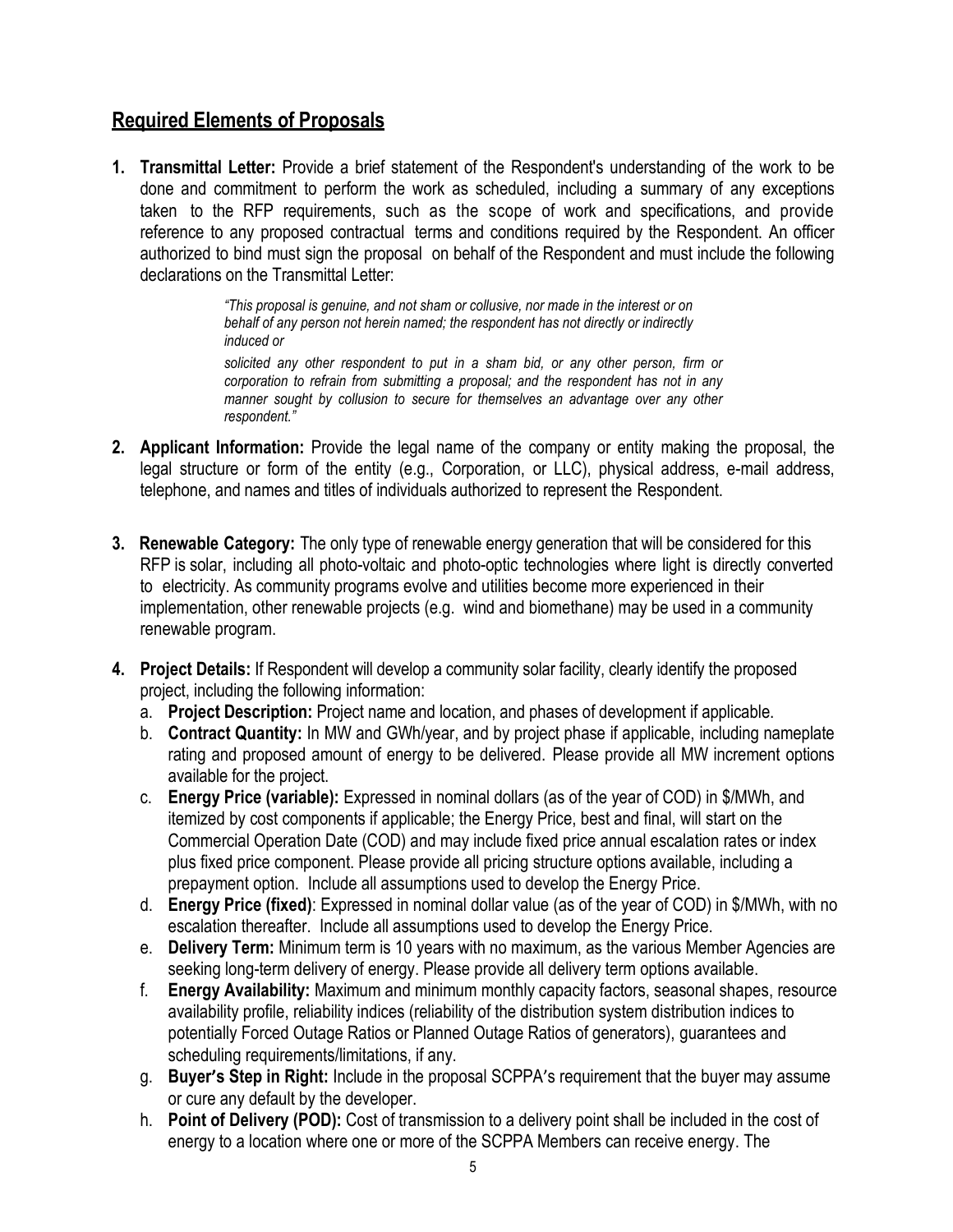location(s) represent(s) where Member Agencies may have existing capacity rights. Other delivery points may be identified by Respondents on the condition that any and all associated costs of transmission ancillary services and scheduling are included up to the point of delivery. Note: Project evaluations will include the full cost of delivery to the customers of SCPPA Members within Southern California. The point of delivery to the CAISO must indicate whether the project qualifies for Resource Adequacy and/or Local Capacity Requirement capacity benefits.

- i. **Environmental Attributes:** Ensure that SCPPA shall receive any and all environmental attributes associated with the generating facility and the energy output, including but not limited to renewable energy credits and air emission credits or offsets (i.e., Greenhouse Gas Credits, at the location of source and for the gross output of the plant or otherwise credited).
- j. **Capacity Rights/Shared Facilities:** Ensure that SCPPA shall receive any and all capacity rights associated with the project and/or its produced energy.
	- i) Identify any energy and/or associated project capacity to be provided/committed to parties other than SCPPA.
	- ii) Identify any project-supporting/associated facilities that require shared use or third party access rights, such as intermediate distribution infrastructure, control rooms, or other intermingled facilities. Describe any controls or provisions to assure the continuation of the described project capacity, and other potential impacts on the proposed project.
- k. **Ownership Options:** If the proposal includes an offer of ownership to SCPPA, describe the proposed ownership, terms and conditions, floors and ceilings for purchase prices at different option dates and operational structures (e.g., 100% SCPPA-owned turn-key, corporation, general partnership, or limited partnership).
	- i) In the case of an offer of initial ownership to SCPPA, a purchase price upon the COD shall be specified (and expressed as \$/kW) along with an estimate of all recurring owner costs, including but not limited to operation and maintenance costs, taxes, lease payments, royalties, and insurance.
	- ii) In case of an offer of a power purchase agreement (PPA) with a purchase option, the proposal shall include (a) a delivered energy price, in \$/MWh for the energy, environmental attributes and capacity (as cost of energy within Section 5.c. or 5.d.), (b) a buyout price or detailed formula to calculate such a buyout price for each future date on which a buyout would be offered; and (c) conditions for buyout, such as expiration of tax credits or other project events.
	- iii) For PPAs, terms up to the life of the facility will be considered.
- l. **Project Plan to Commercial Operation Date:** Identify the proposed commercial operation date with a satisfactory major milestone schedule that includes at least the following:
	- i) Proposed schedule for obtaining and developing site access and control through executed leases, fee purchases, approvals, or other means.
	- ii) Details of any prior or existing settlements made for environmental mitigation and clearly identified post-construction or pass-forward mitigation obligations that would be forwarded to SCPPA in the event a contract is executed (e.g., reserve or offset land for environmental habitat or reconstruction).
	- iii) Proposed schedule for obtaining construction and operational permits and licenses, and construction financing.
	- iv) Proposed construction schedule, including major equipment purchasing, anticipated Factory Acceptance Testing of major components, Site Tests, commencement of test-energy and COD.
	- v) For projects or operations requiring water or make-up water, description of the water supply requirements and provisions for supply.
	- vi) Proposed schedule or application status to acquire necessary transmission and interconnection service.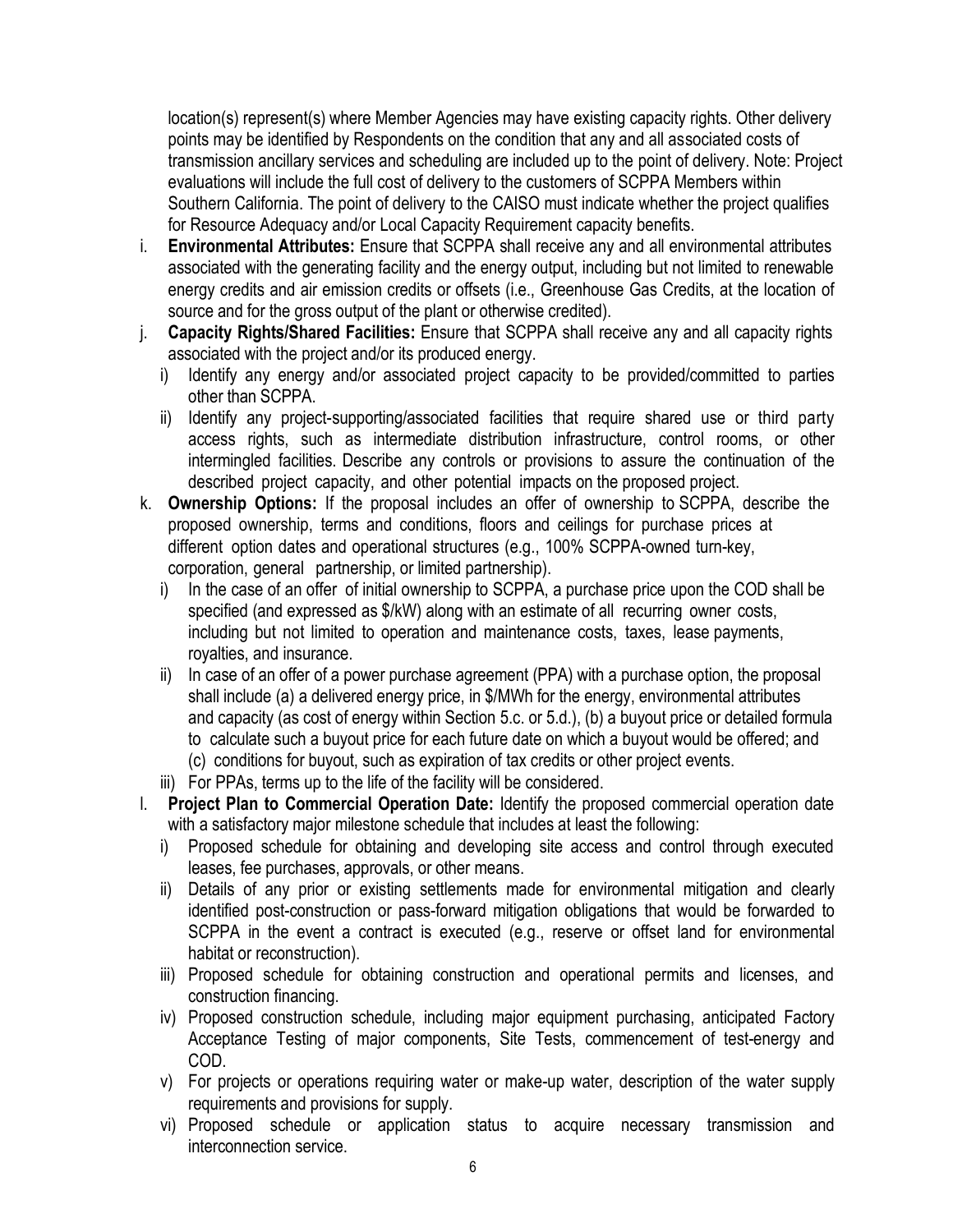- vii) Description of whether and to what extent any environmental studies have been carried out with respect to the proposed project and how compliance with the California Environmental Quality Act (CEQA), might be effectuated, including, if the Project is located outside California, how Title 14 Section 15277 of the California Administrative Code is or will be addressed by the project.
- **5. Program Design:** If Respondent is proposing a complete turn-key community solar program, please provide:
	- a. Summary of overall program concept, including an infographic of all relevant entities and relationships, including but not limited to money flows and contractual agreements.
	- b. Describe your turnkey program"s offer to customers (include all options available), and the program"s value proposition for customers including your recommended bill credit or line item payment approach and value required.
- **6. Experience:** Respondent shall clearly identify project participants and management team including those responsible for design, construction, permitting, operations and maintenance.
	- a. Describe your firm's organizational structure, management qualifications, and other contract related qualifications, including number of years the firm has been in business.
	- b. Specify key employees and describe their experience with the development, construction, finance closing, commercial operation, maintenance of similar projects, and/or experience with a turn-key community solar program model and the associated services (marketing, bill credit, etc.) as proposed by Respondent in response to this RFP.
	- c. Provide current financial statements of all entities involved as Project participants or as part of the management team. This shall include items such as audited financial statements (not more than twelve months old) annual reports, FERC Form 1, and any other applicable financial information. If none of the above is available, Respondent shall provide verifiable financial statements for the past three (3) years if available, and Respondent's Dunn & Bradstreet identification number, where available.
	- d. Provide a commitment statement for the retention and use of key employees as proposed, their availability to initiate and sustain the proposal, as well as planned supplemental employees if key employees are not available to assure project delivery.
	- e. Indicate any and all pending litigation that could affect the viability of Respondent"s proposal or Respondent"s financial stability.
	- f. Identify existing projects in commercial operation that Respondent has developed and/or operates. Provide a list of references for similar projects completed, including a contact person, phone number and address.
	- g. State whether Respondent will use subcontractors to perform services pursuant to the contract. Should the use of subcontractors be included, Respondent shall provide the same assurances of competence for the subcontractor, plus the demonstrated ability to manage and supervise the subcontracted work. Subcontractors shall not be allowed to further subcontract with others for work on this program. The provisions of this contract shall apply to all subcontractors in the same manner as to the Respondent.
	- h. Describe the project/generation technology and technical resource data, including any studies or reports regarding the resource.
	- i. Provide performance data for any past community solar project PV system(s) with nameplate capacity of at least 200 kW.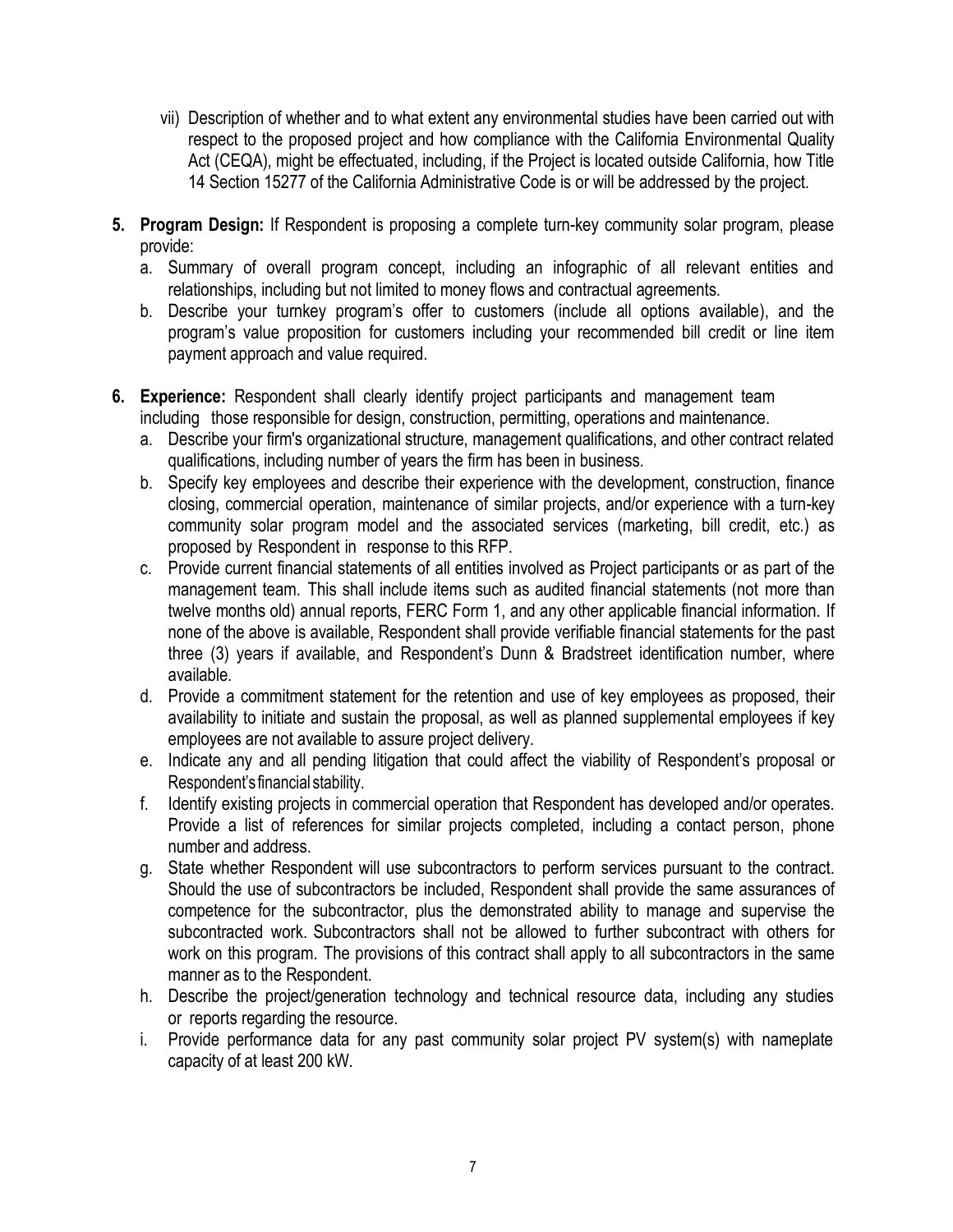#### **Terms and Conditions**

- 1. If selected, SCPPA desires to enter into exclusive negotiations with respondent as may be facilitated through an execution of a Letter of Intent (LOI), Exclusivity Agreement or other agreements.
- 2. SCPPA reserves the right to cancel this RFP at any time, reject any and all proposals and to waive irregularities, if any.
- 3. SCPPA shall determine at its sole discretion the value of any and/or all proposals including price and non-price attributes.
- 4. Proposalsmay be sub-divided or combined with other proposals, at SCPPA"s sole discretion.
- 5. SCPPA shall perform an initial screening evaluation to identify and eliminate any proposals that are, for example, not responsive to the RFP, do not meet the minimum requirements set forth in the RFP, are not economically competitive with other proposals, or are submitted by Respondents that lack appropriate creditworthiness, sufficient financial resources, or qualifications to provide dependable and reliable services for this RFP.
- 6. SCPPA reserves the right to submit follow up questions or inquiries to request clarification of information submitted and to request additional information from any one or more of the Respondents.
- 7. SCPPA reserves the right, without qualification and in its sole discretion, to accept or reject any or all proposals for any reason without explanation to the Respondent, or to make any award to that Respondent, who, in the opinion of SCPPA, will provide the most value to SCPPA and its Members.
- 8. SCPPA may decline to enter into any potential engagement agreement or contract with any Respondent, terminate negotiations with any Respondent, or to abandon the request for proposal process in its entirety.
- 9. Those Respondents who submit proposals agree to do so without legal recourse against SCPPA, its Members, their directors, officers, employees and agents for rejection of their proposal(s) or for failure to execute or act on their proposal for any reason.
- 10. SCPPA shall not be liable to any Respondent or party in law or equity for any reason whatsoever for any acts or omissions arising out of or in connection with this RFP.
- 11. SCPPA shall not be liable for any costs incurred by any Respondents in preparing any information for submission in connection with this RFP process or any and all costs resulting from responding to this RFP. Any and all such costs whatsoever shall remain the sole responsibility of the Respondent.
- 12. SCPPA may require certain performance assurances from Respondents prior to entering into negotiations for work that may result from this RFP. Such assurances may potentially include a requirement that Respondents provide some form of performance security.
- 13. Prior to contract award, the successful Respondent may be asked to supply a detailed breakdown of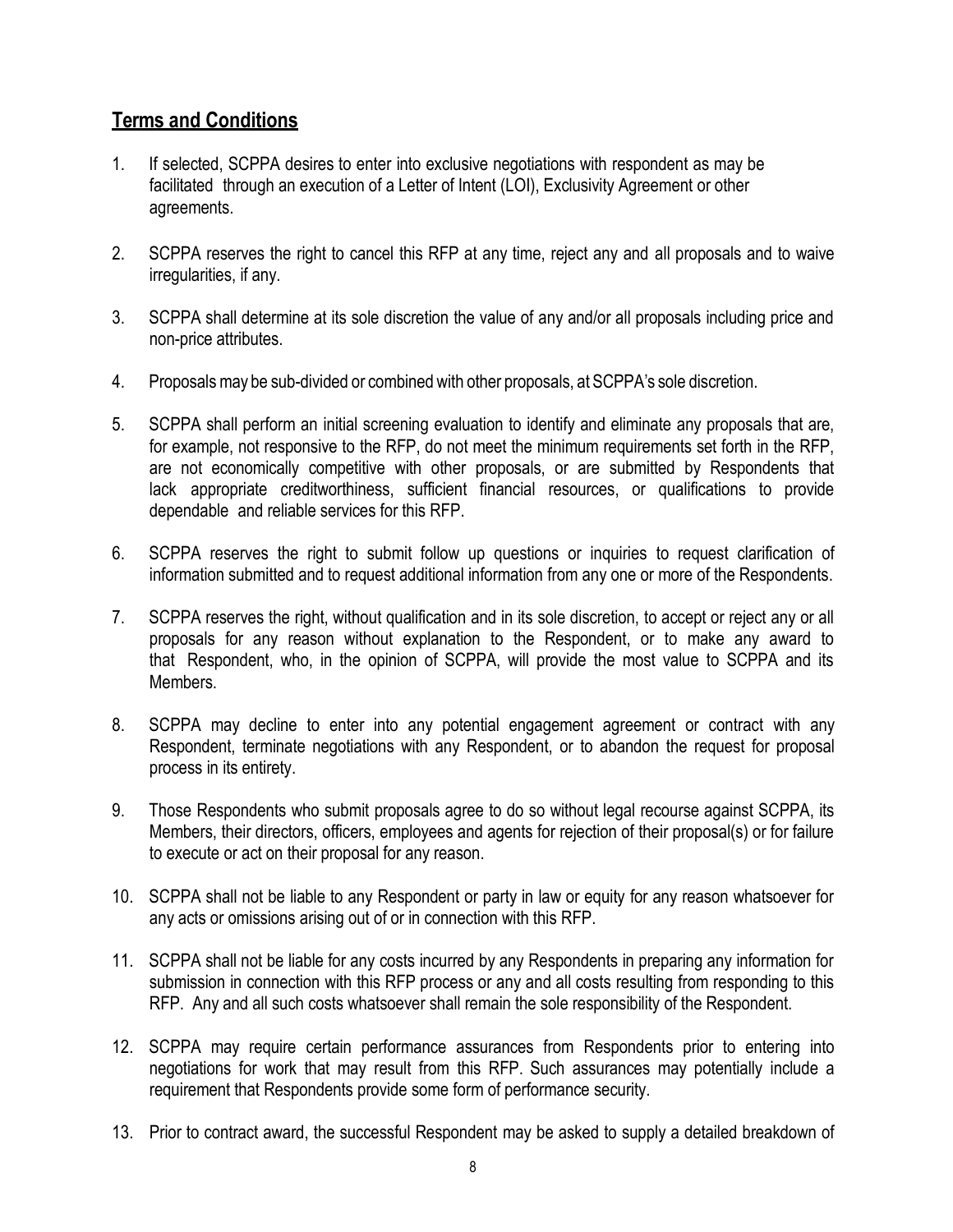the applicable overheads and fringe benefit costs that are part of the labor rates and other direct costs associated with the services to be performed.

- 14. SCPPA Members, either collectively or individually, may contact Respondents to discuss or enter into negotiations regarding a proposal. SCPPA is not responsible or liable for individual Members" interactions with the Respondent which are not entirely conducted through SCPPA or at SCPPA"s option or election to engage the Respondent as defined within the RFP.
- 15. Submission of a Proposal constitutes acknowledgement that the Respondent has read and agrees to be bound by the terms and specifications of this RFP and any addenda subsequently issued by SCPPA.
- 16. Information in this RFP is accurate to the best of SCPPA's and its Members" knowledge but is not guaranteed to be correct. Respondents are expected to complete all of their due diligence activities prior to entering into any final contract negotiations with SCPPA.
- 17. SCPPA reserves the right to reject any Proposal for any reason without cause or explanation. SCPPA reserves the right to enter into an agreement with more than one Respondent, to choose not to contract with any Respondent with respect to one or more categories of services, and to choose to suspend this RFP or to issue a new RFP that would supersede and replace this RFP.
- 18. SCPPA reserves the right to negotiate definitive agreements including but not limited to power purchase agreements and other agreements with a Respondent with any and all terms and conditions that SCPPA and/or its Members deem appropriate or desirable, whether or not such terms or conditions are specifically set forth in this RFP.

#### **Additional Requirements for Proposal**

- 1. **Consideration of Responses:** Submitted proposals should be prepared simply and economically, without the inclusion of unnecessary promotional materials.
- 2. **Insurance, Licensing, or other Certification:** If selected, the Respondent will be required to maintain sufficient insurance, licenses, or other required certifications for the type of work being performed. SCPPA or its Members may require specific insurance coverage to be established and maintained during the course of work and as a condition of award or continuation of contract.
- 3. **Non-Discrimination/Equal Employment Practices/Affirmative Action Plan:** If selected, the Respondent and each of its known subcontractors may be required to complete and file an acceptable Affirmative Action Plan. The Affirmative Action Plan may be set forth in the form required as a business practice by project participant. **(Applicable when LADWP is a potential project participant)**
- 4. **Prevailing Wage Rates:** If selected, the Respondent will be required to conform to prevailing wage rates applicable to the location(s) where any work is being performed. Workers shall be paid not less than prevailing wages pursuant to determinations of the Director of Industrial Relations as applicable in accordance with the California Labor Code. To access the most current information on effective determination rates, Respondent shall contact: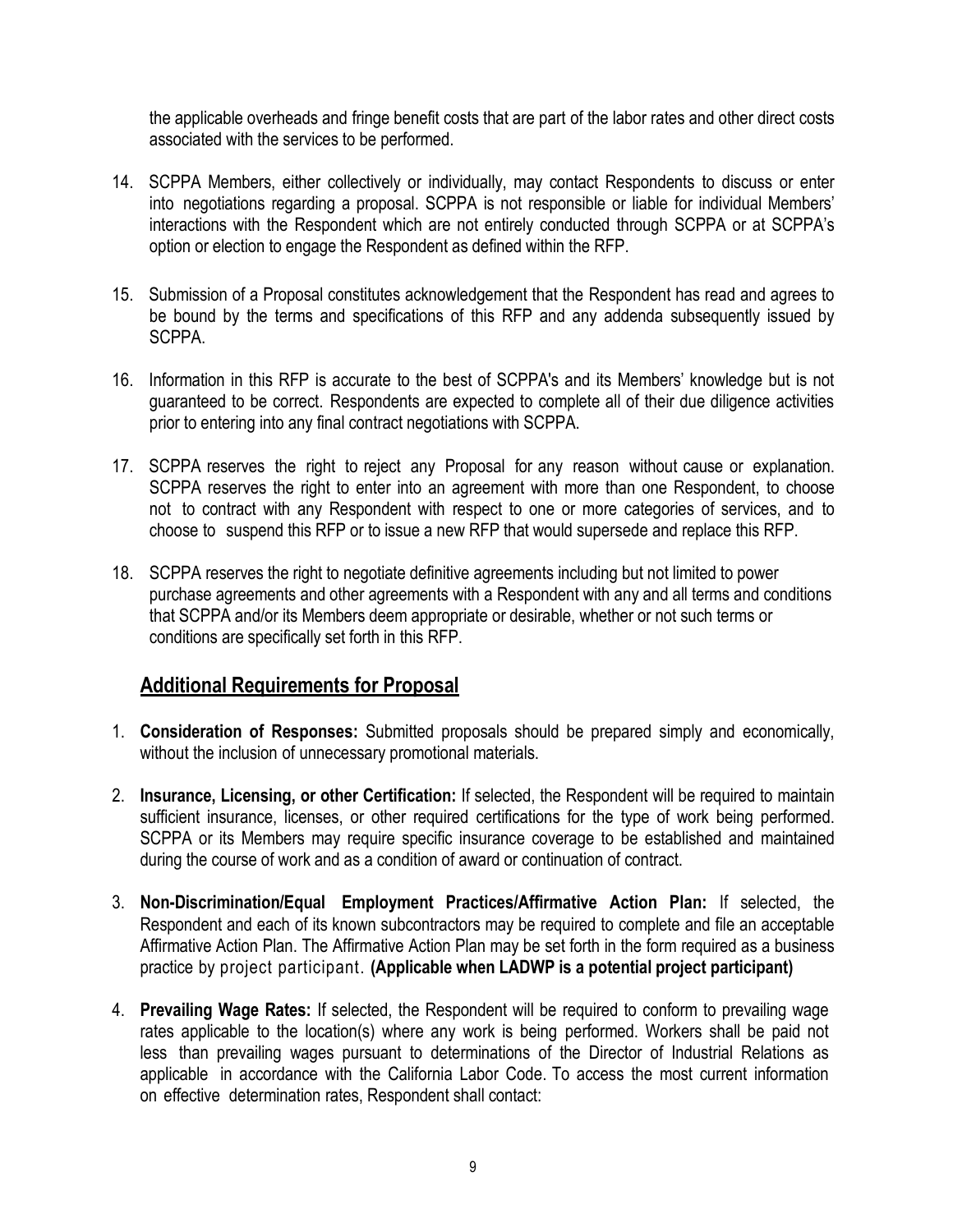Department of Industrial Relations Division of Labor Statistics and Research PO Box 420603, San Francisco, CA 94142-0603 Division Office Telephone: (415) 703-4780

Prevailing Wage Unit Telephone: (415) 703-4774 Web: <http://www.dir.ca.gov/dlsr/DPreWageDetermination.htm>

- 5. **Child Support Policy:** If selected, Respondent may be required to comply with the City of Los Angeles Ordinance No. 172401, which requires all contractors and subcontractors performing work to comply with all reporting requirements and wage earning assignments and wage earning assignments relative to court ordered child support. **(Applicable when LADWP is a potential project participant)**
- 6. **Supplier Diversity:** Respondents shall take reasonable steps to ensure that all available business enterprises, including Small Business Enterprises (SBEs), Disadvantaged Business Enterprises (DBEs), Women-Owned Business Enterprises (WBEs), Minority-Owned Business Enterprises (MBEs), Disabled Veteran Business Enterprises (DVBEs), and other Business Enterprises (OBEs), have an equal opportunity to compete for and participate in the work being requested by this RFP. Efforts to obtain participation of these business enterprises may reasonably be expected to produce a twentyfive percent (25%) participation goal for SBEs.
- 7. **Equal Benefits Ordinance:** If selected, the Respondent may be required to comply with the City of Los Angeles requirements of the Equal Benefits Ordinance ("EBO"), codified at Los Angeles Administrative Code ("LAAC") §10.8.2.1, which requires the Respondent who provide benefits to employees with spouses to provide the same benefits to employees with domestic partners. **(Applicable when LADWP is a potential project participant)**
- 8. **Contractor Responsibility Ordinance:** If selected, the Respondent may be required to comply with the City of Los Angeles requirements of the Contractor Responsibility Ordinance ("CRO"), codified at LAAC §10.40 et seq., which requires the Respondent and each of its subcontractors to comply with all federal, state, and local laws regarding health and safety, labor and employment, wage and hours, and licensing laws, which affect employees. **(Applicable when LADWP is a potential project participant)**
- 9. **Sweat-Free Procurement Ordinance:** If selected, the Respondent may be required to comply with the requirements of the Sweat-Free Procurement Ordinance ("SFPO"), codified at LAAC §10.43 et seq., which requires the Respondent and each of its subcontractors to shun sweatshop practices and adhere to workplace and wage laws. **(Applicable when LADWP is a potential project participant)**
- 10. **Iran Contracting Act of 2010:** If selected, the Respondent may be required to comply with California Public Contract Code Sections 2200-2208, wherein all bidders submitting proposals for, entering into, or renewing contracts with Buyer for goods and services estimated at one million dollars (\$1,000,000) or more are required to complete, sign, and submit the "Iran Contracting Act of 2010 Compliance Affidavit". **(Applicable when LADWP is a potential project participant)**
- 11. **SCPPA-Furnished Property:** SCPPA or a Member"s utility drawings, specifications, and other media furnished for the Respondent's use shall not be furnished to others without written authorization from